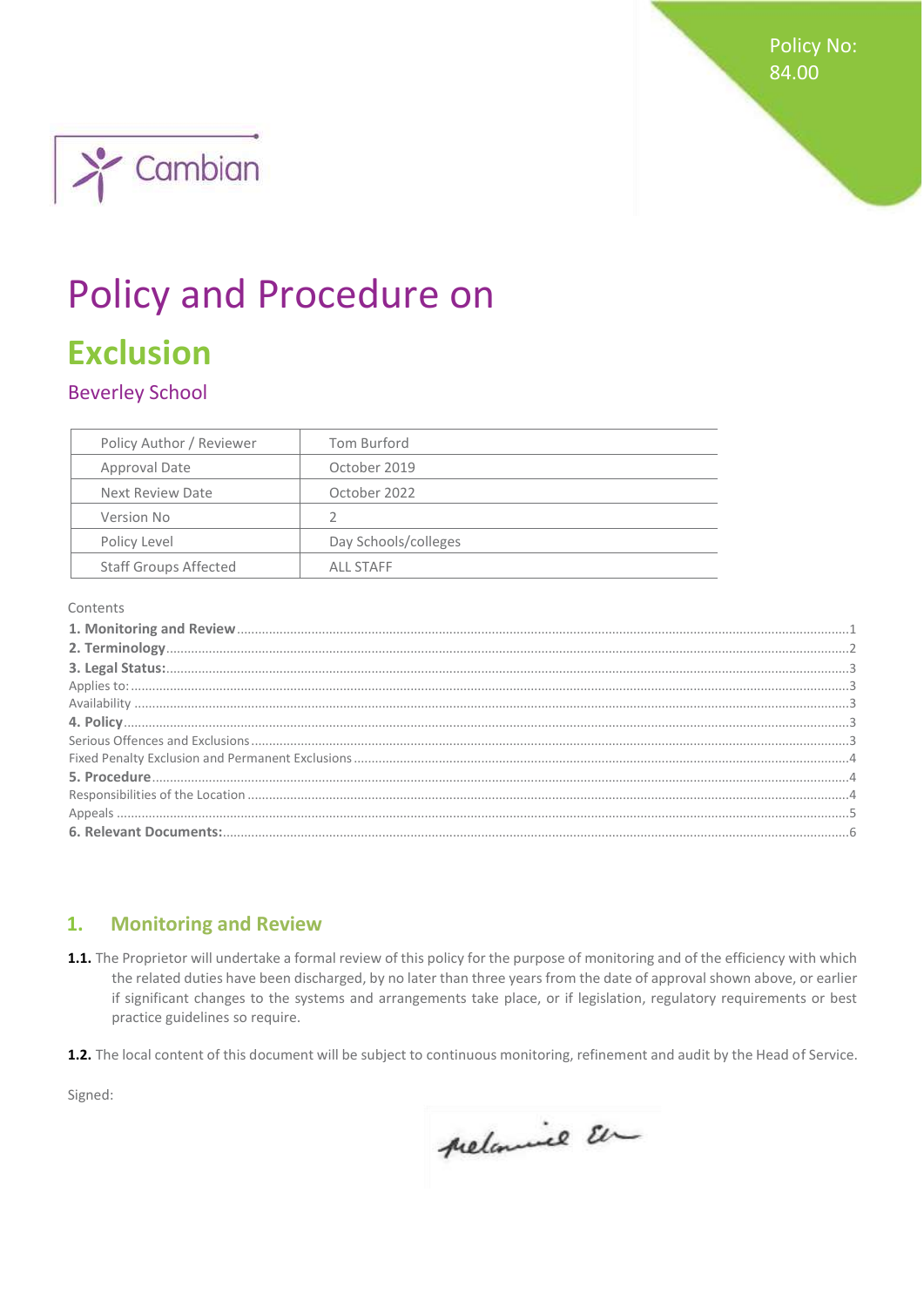plu hans  $\leftarrow$ 

John Ivers **Ann Marie Edwards** Ann Marie Edwards **Proprietor, Cambian Group diamond Strategier Accord Meadteacher Readteacher** December 2019 June 2021

Kimediscalo.

Policy No: 84.00

® Cambian Group PLC 2014 Print Date: 26-Jan-21 Page 1 of 5



# <span id="page-1-0"></span>**2. Terminology**

**2.1.** Our aim is to use consistent terminology throughout this policy and all supporting documentation as follows:

| 'Establishment' or 'Location   | This is a generic term which means the Children's<br>Home/school/college. Beverley is a school                                                                                                                         |
|--------------------------------|------------------------------------------------------------------------------------------------------------------------------------------------------------------------------------------------------------------------|
| Individual                     | Means any child or young person under the age of 18 or young<br>adult between the ages of 18 and 25. At Beverley we have<br>children/young people attending and/or residing between the<br>ages of 9-18                |
| Service Head / Head of Service | This is the senior person with overall responsibility for the<br>Location. At Beverley this is the Headteacher who is Ann Marie<br><b>Edwards</b>                                                                      |
| <b>Key Worker</b>              | Members of staff that have special responsibility for Individuals<br>residing at or attending the Establishment.                                                                                                       |
| Parent, Carer, Guardian        | means parent or person with Parental Responsibility                                                                                                                                                                    |
| <b>Regulatory Authority</b>    | Regulatory Authority is the generic term used in this policy to<br>describe the independent regulatory body responsible for<br>inspecting and regulating services. At Beverley School this is<br>[Ofsted/DfE/CSSIW/CQC |
| <b>Social Worker</b>           | This means the worker allocated to the child/family. If there is no<br>allocated worker, the Duty Social Worker or Team Manager is<br>responsible.                                                                     |

Version: 2 ® Cambian Group PLC 2014 Approved by: Susan Harvey Next Review Date: Jan 2018 Policy Name: Exclusions Date: Jan 2015 Print Date: 26-Jan-21 Page 2 of 6 Reviewed: Sep 2017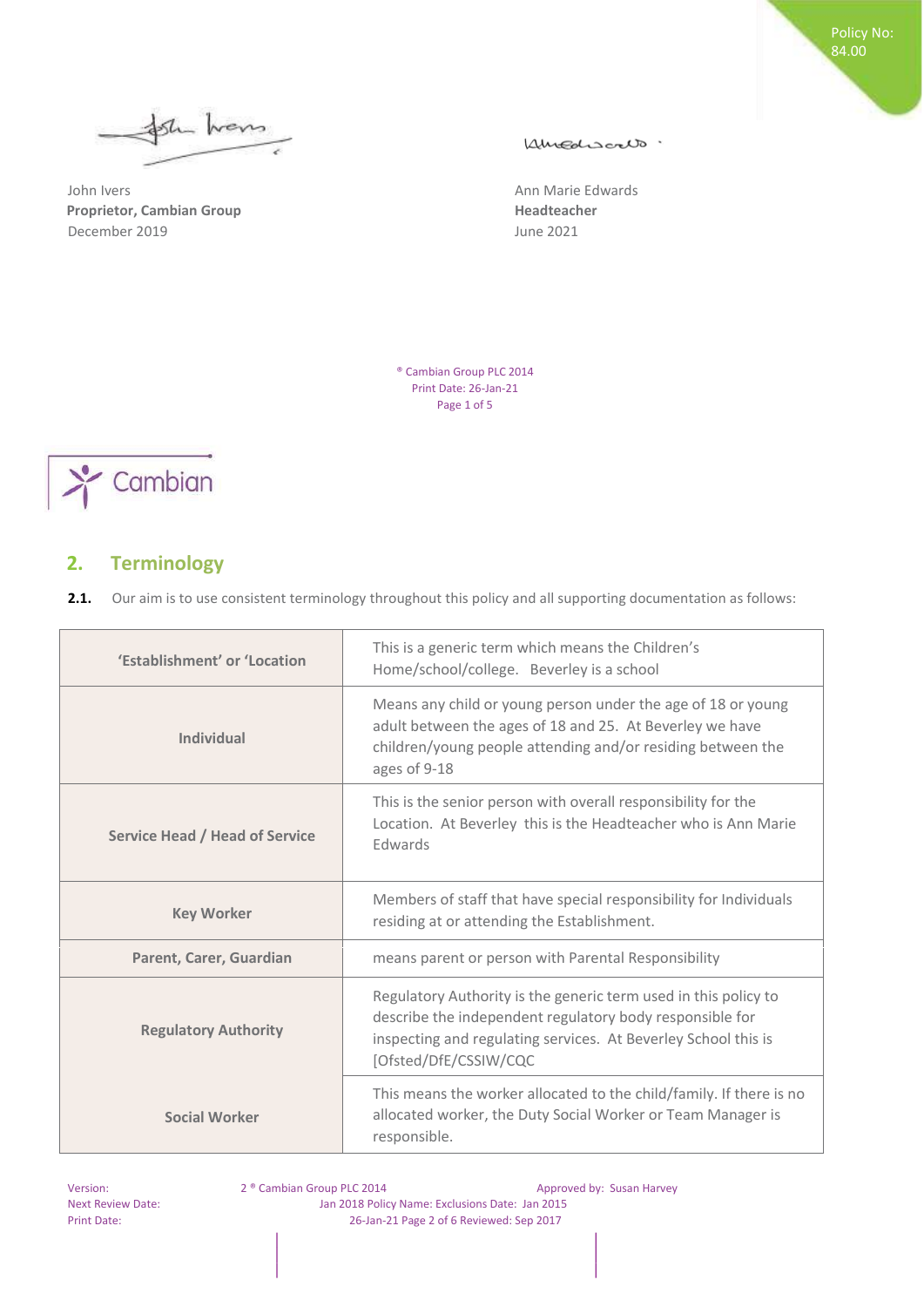| <b>Placing Authority</b> | Placing Authority means the local authority/agency responsible<br>for placing the child or commissioning the service |
|--------------------------|----------------------------------------------------------------------------------------------------------------------|
| <b>Staff</b>             | Means full or part-time employees of Cambian, agency workers,<br>bank workers, contract workers and volunteers.      |

Policy No: 84.00

### <span id="page-2-0"></span>**3.** Legal Status:

**3.1.** Regulatory Requirements, Part 3, Paragraph 9 and Exclusion Element of Part 6 (32)(3) of the Education (Independent School Standards) (England) Regulations 2014

<span id="page-2-1"></span>**Applies to:** 

- **3.2.** The whole Location, out of school care and all other activities provided by the Location, inclusive of those outside of the normal hours;
- **3.3.** All staff (teaching and support staff), students on placement, the proprietor and volunteers working in the Location.

#### <span id="page-2-2"></span>**Availability**

**3.4.** This policy is made available to parent/guardian/carer, staff and pupils in the following ways: via the Location website, and on request a copy may be obtained from the Location Office.

## <span id="page-2-3"></span>**4.** Policy



**4.1.** Ultimate sanctions are Fixed Term and Permanent Exclusions. Neither sanction is used lightly. Only the Headteacher has the power to exclude a child. If the Head of Service excludes an Individual, the parent/guardian/carer are informed immediately, giving reasons for the exclusion. At the same time, the Head of Service makes it clear to the parents that they can, if they wish, appeal against the decision to the Proprietors. Parents are given information on how to make any such appeal.

#### <span id="page-2-4"></span>**Serious Offences and Exclusions**

- **4.2.** Serious offences are those that may have a significant impact on the individual or others at the Location. Examples include:
	- extreme or persistent bullying, racism or harassment;
	- stealing;
	- extreme or persistent violence, actual or threatened, against a pupil or member of staff;
	- sexual abuse, assault or activity;
	- smoking, illegal drugs (possession and/or use ) or alcohol (consumption or possession)
	- significant vandalism;
	- going out of bounds;
	- persistent misbehaviour when normal disciplinary measures have failed;  $\Box$  Carrying an offensive weapon.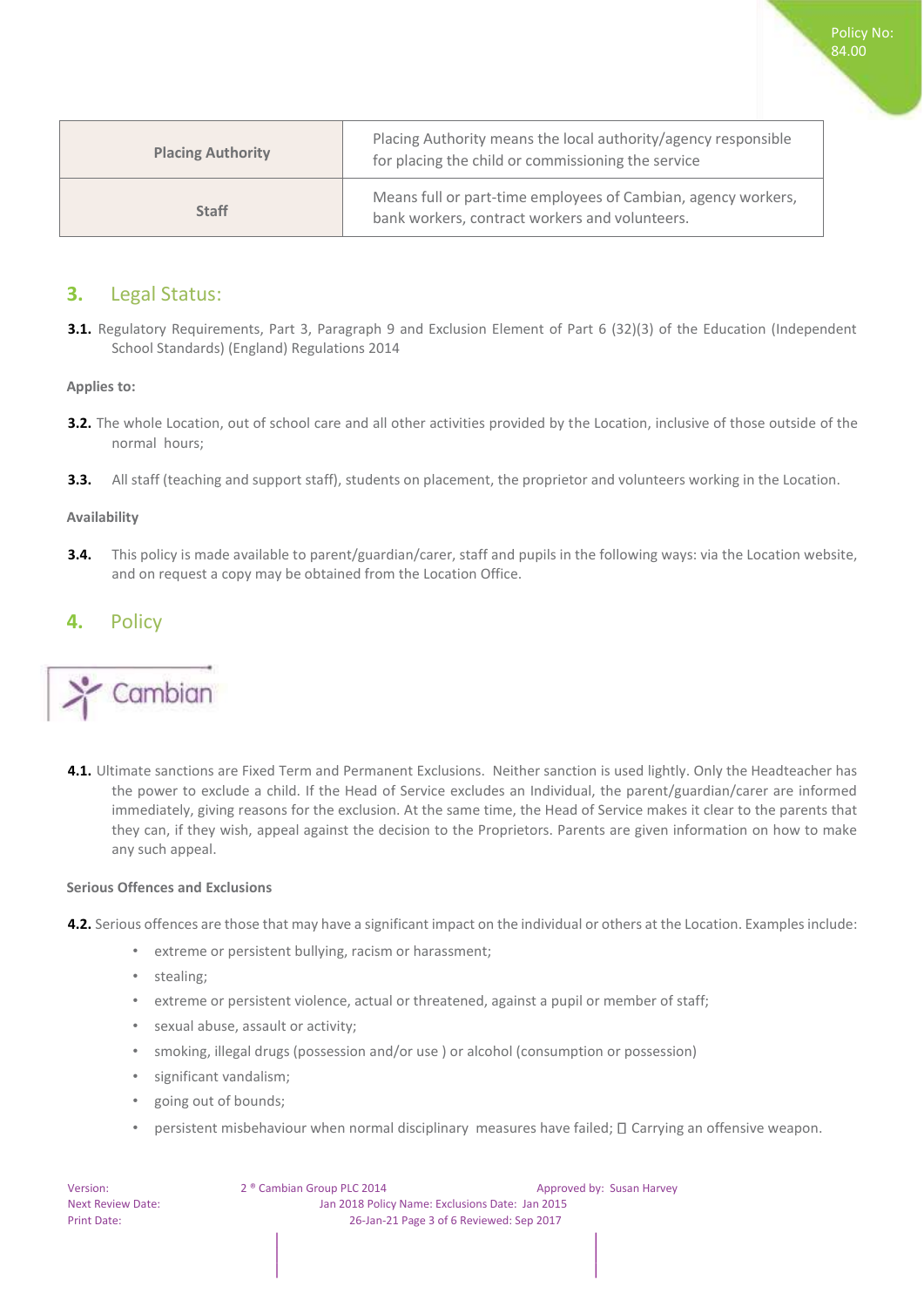#### <span id="page-3-0"></span>**Fixed Penalty Exclusion and Permanent Exclusions**

- **4.3.** We will apply our behaviour policies in a consistent, rigorous and non-discriminatory way and all areas of application of these policies will be monitored routinely. Ultimate sanctions are:
	- Suspension = Fixed Term Exclusion
	- Expulsion = Permanent Exclusion
- **4.4.** Neither sanction is used lightly. The power to suspend or expel an Individual can only be exercised by the Head of Service. If the Head of Service excludes a pupil, the parent/guardian/carer are informed immediately, giving reasons for the exclusion. At the same time, the Head of Service makes it clear to the parent/guardian/carer that they can, if they wish, appeal against the decision to the Cambian Board. The location informs the parent/guardian/carers how to make any such appeal. It is the responsibility of the Proprietor to monitor the rate of exclusions, and to ensure that the school policy is administered fairly and consistently.

## <span id="page-3-1"></span>**5.** Procedure

- Parent/guardian/carers must be informed immediately by phone with a follow up letter.
- A copy of a sheet entitled 'Advice for Parents/Carers' will be attached to the letter.
- Parent/guardian/carers must be notified of their right to appeal.
- Ensure that arrangements are in place for work to be sent home.
- Arrangements will be made for a return to school/college interview that includes the parents/carers.
- A re-integration support plan will be put in place.
- **5.1.** All cases of exclusion will be treated in the strictest confidence on a need to know basis and are not to be discussed outside the school

#### <span id="page-3-2"></span>**Responsibilities of the Location**

**5.2.** If the Location commences an investigation which may lead to a fixed term temporary exclusion or to permanent exclusion the Head of Service must inform the parent/guardian/carers without delay. Before resorting to exclusion the Location will normally try alternative solutions (for example, a restorative justice process - whereby the harm

# Cambian

caused to the 'victim' can be redressed). This will ideally be done by telephone and the telephone call will be followed by a letter within one school day. The letter will include information about:

- the nature of the offence and the results of any investigation to date;
- that the sanction of a fixed term temporary exclusion or permanent exclusion may be imposed;
- the parent/guardian/carers' right to state their case to the Headteacher and if that is not satisfactory then to the Advisory Board and whom they should contact to do this, including the latest date that the parent/guardian/carers may give a written statement to the discipline committee;
- the parent/guardian/carers right to see their child's record and the Headteacher must comply with such a request within 15 school days, although in exclusion cases compliance should be prompt.
- **5.3.** Where reasonable adjustments to policies and practices have been made to accommodate a pupil's needs and to avoid the necessity for exclusion as far as possible, exclusion may be justified if there is a material and substantial reason for it. A specific incident affecting order and discipline in the Location may be such a reason. The decision to exclude for a fixed term will be notified to the parent in writing with reasons. If the Location determines that a child should be excluded for a fixed period, the Headteacher will provide the parent in writing with information as to:
	- the period of the Fixed Term Exclusion;

Version: 2 ® Cambian Group PLC 2014 Approved by: Susan Harvey Next Review Date: Jan 2018 Policy Name: Exclusions Date: Jan 2015 Print Date: 26-Jan-21 Page 4 of 6 Reviewed: Sep 2017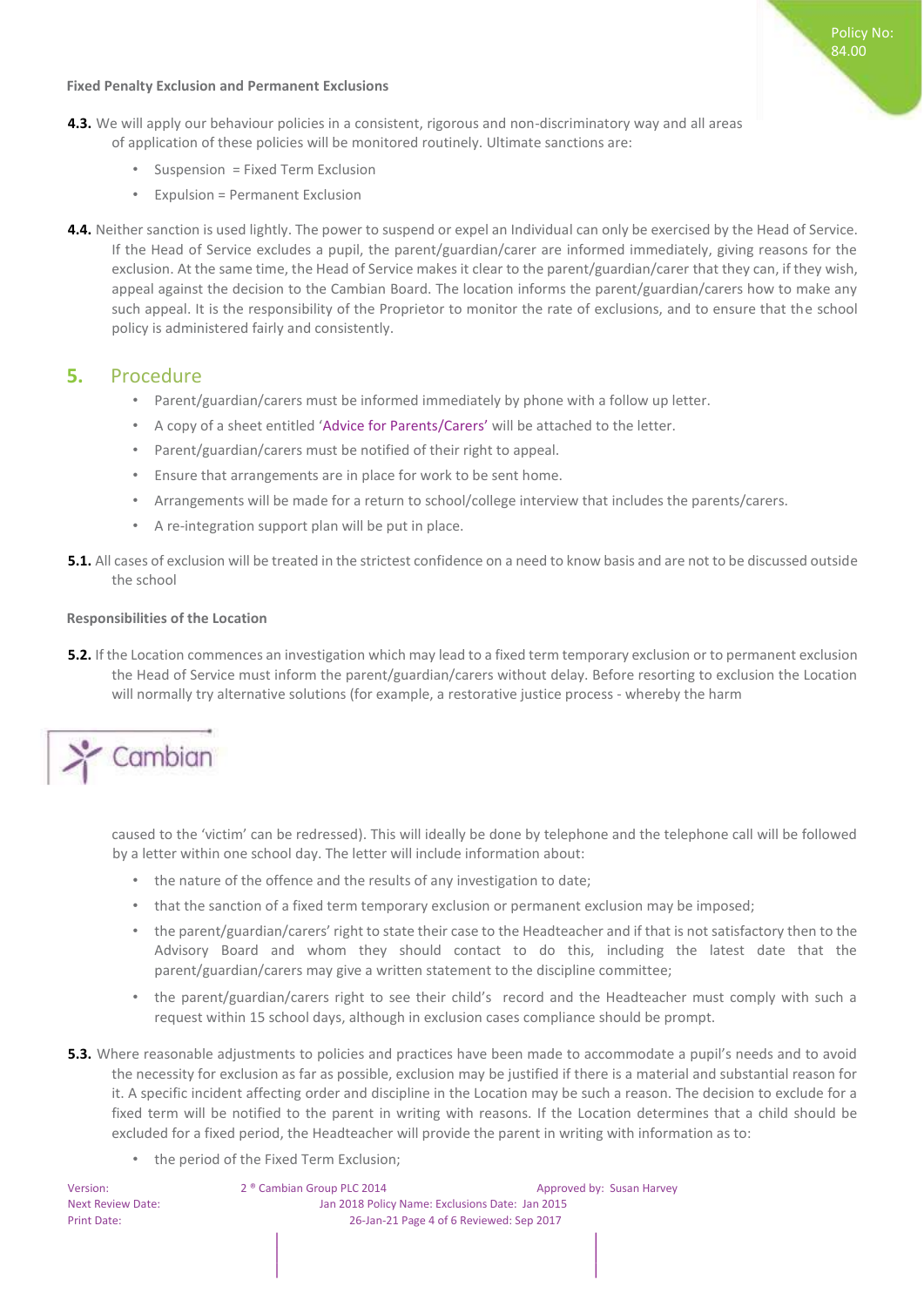- the arrangements, such as setting work, to allow the child to continue their education during the Fixed Term Exclusion.
- **5.4.** If the Location decides (after completing the investigation or as a result of new evidence and further investigation) that it is necessary to extend a fixed period Temporary Exclusion or to convert it into a Permanent Exclusion, the Headteacher will write again to the parent/guardian/carers with the reasons for this decision. The decision to exclude a pupil permanently will only be taken as a last resort when a wide range of strategies for dealing with disciplinary offences has been employed to no avail or is an exceptional 'one-off' offence has been committed. parent/guardian/carers cooperation forms part of the contract between the Location and all the parent/guardian/carers at the Location. The correspondence will be easily intelligible and in plain English.

#### <span id="page-4-0"></span>**Appeals**

- **5.5.** If parent/guardian/carers wish to appeal the exclusion then they must do so in writing to the Proprietors, in writing, within one week of the letter notifying the parents or guardians of the exclusion. The Proprietors will establish an Appeal Panel to consider the appeal.
- **5.6.** The Appeal Panel will normally convene within three weeks of the receipt of the letter requesting the appeal. The parents or guardian may bring a representative to the meeting. All letters and documents relied on by the Headteacher, shall be made available to the parents or guardian prior to the hearing. The parents or guardian or their representative may ask questions of the Headteacher or may raise any relevant matter for the consideration of the Panel. The Panel may call for any further information it requires. No evidence or argument shall be presented to the Panel in the absence either of the parents or guardian or their representative, or in the absence of the Headteacher, who is the Proprietor. At the conclusion of the hearing, the Panel shall retire to consider what recommendation it may make. The Panel may recommend:
	- The exclusion is confirmed
	- The exclusion is rescinded
	- The exclusion be rescinded and replaced with an alternative sanction.
- **5.7.** However, the final will always rest with the Location Proprietors, who may or may not accept the recommendations of the panel.
- **5.8.** The recommendation shall be communicated to the parent/guardian/carers and the Headteacher. Every child has a right to confidentiality – it will be kept in the strictest confidence and only disclosed to those who need to know. We appreciate that such sensitive matters must be dealt with in confidence. If the Location decides (after completing the investigation or as a result of new evidence and further investigation) that it is necessary to extend a fixed period temporary exclusion or to convert it into a permanent exclusion, the Headteacher will write again to the parent/guardian/carers with the reasons for this decision.

# Cambian

#### **5.9.** Beverley School:

- requires all staff to use positive strategies for handling any unacceptable behaviour by helping Individuals find solutions in ways that are appropriate for their ages and stages of development;
- acknowledges that such solutions might include, for example, acknowledgement of feelings, explanation as to what was not acceptable and supporting Individuals to gain control of their feelings so that they can learn a more appropriate response;
- ensures that there are sufficient resources and activities available so that Individuals are meaningfully occupied without the need for unnecessary conflict over sharing and waiting for turns;
- supports each child in developing self-esteem, confidence and feelings of competence;

• avoids creating situations in which Individuals receive adult attention only in return for unacceptable behaviour;

Version: 2 ® Cambian Group PLC 2014 Approved by: Susan Harvey Next Review Date: Jan 2018 Policy Name: Exclusions Date: Jan 2015 Print Date: 26-Jan-21 Page 5 of 6 Reviewed: Sep 2017